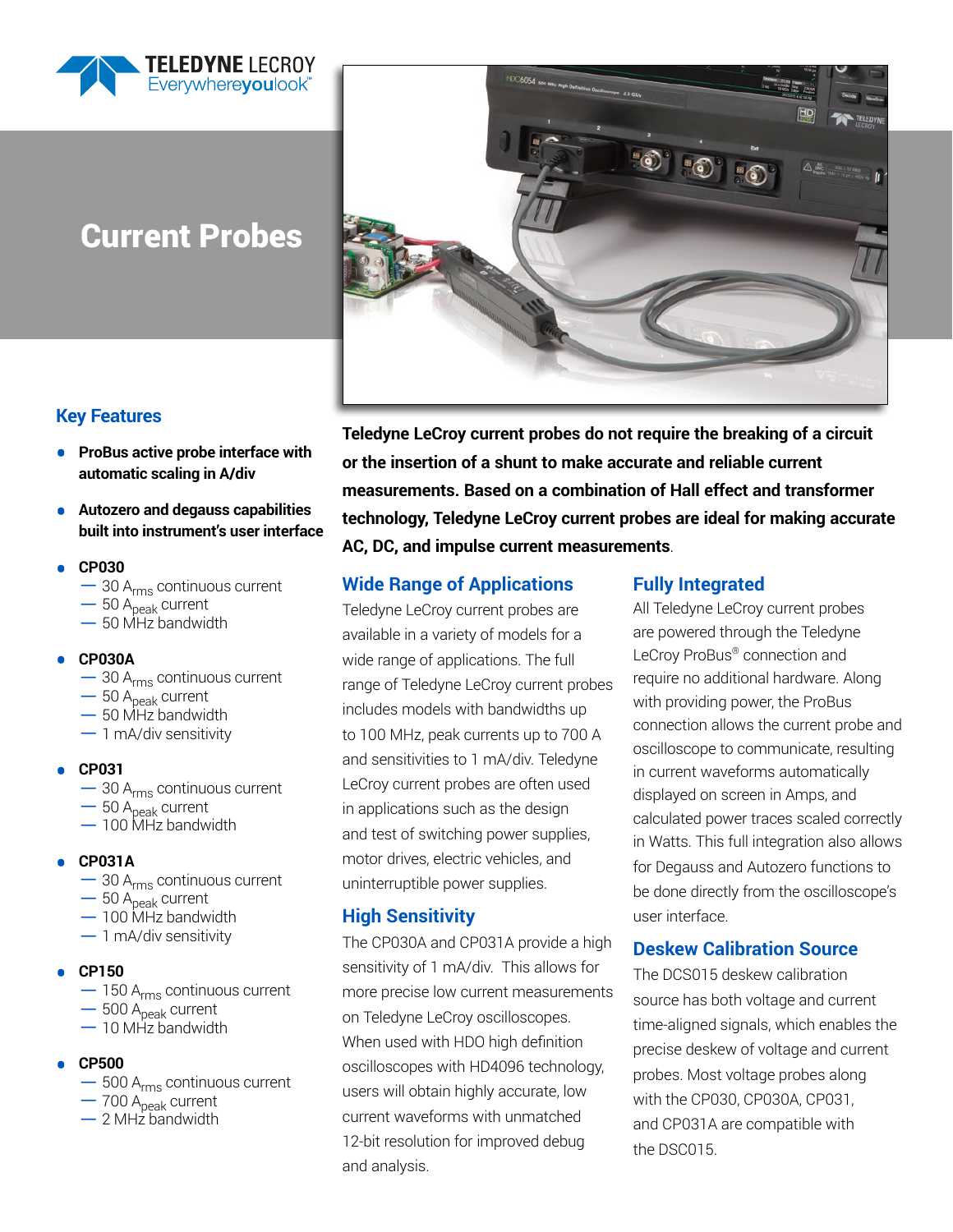# **CP031/ CP031A CP030 / CP030A**





**Frequency (Hz) Frequency (Hz) Maximum Input Current vs. Frequency**



**Insertion Impedance vs. Frequency (typical)**





**Maximum Input Current vs. Frequency\*** 



**Insertion Impedance vs. Frequency\* (typical)**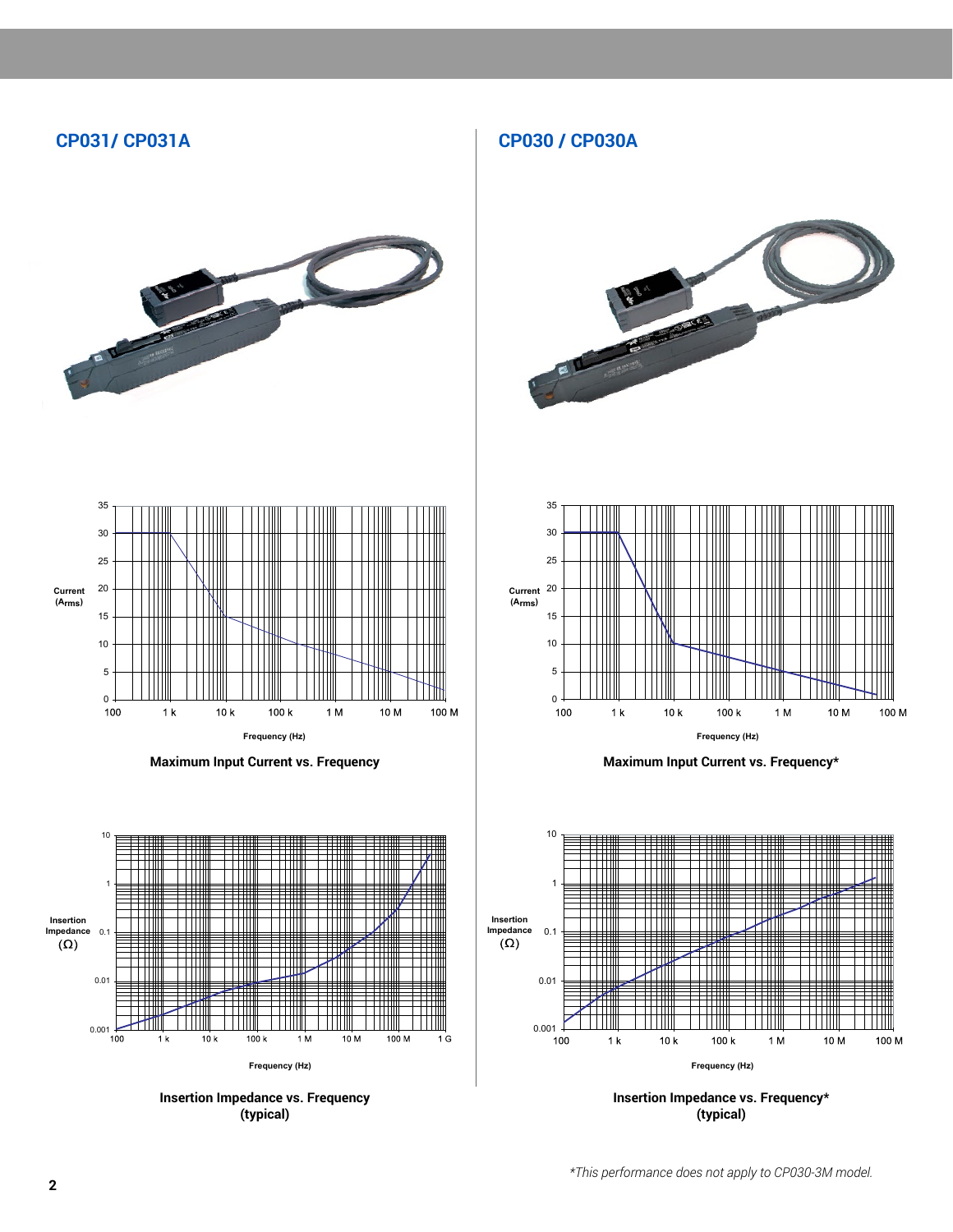